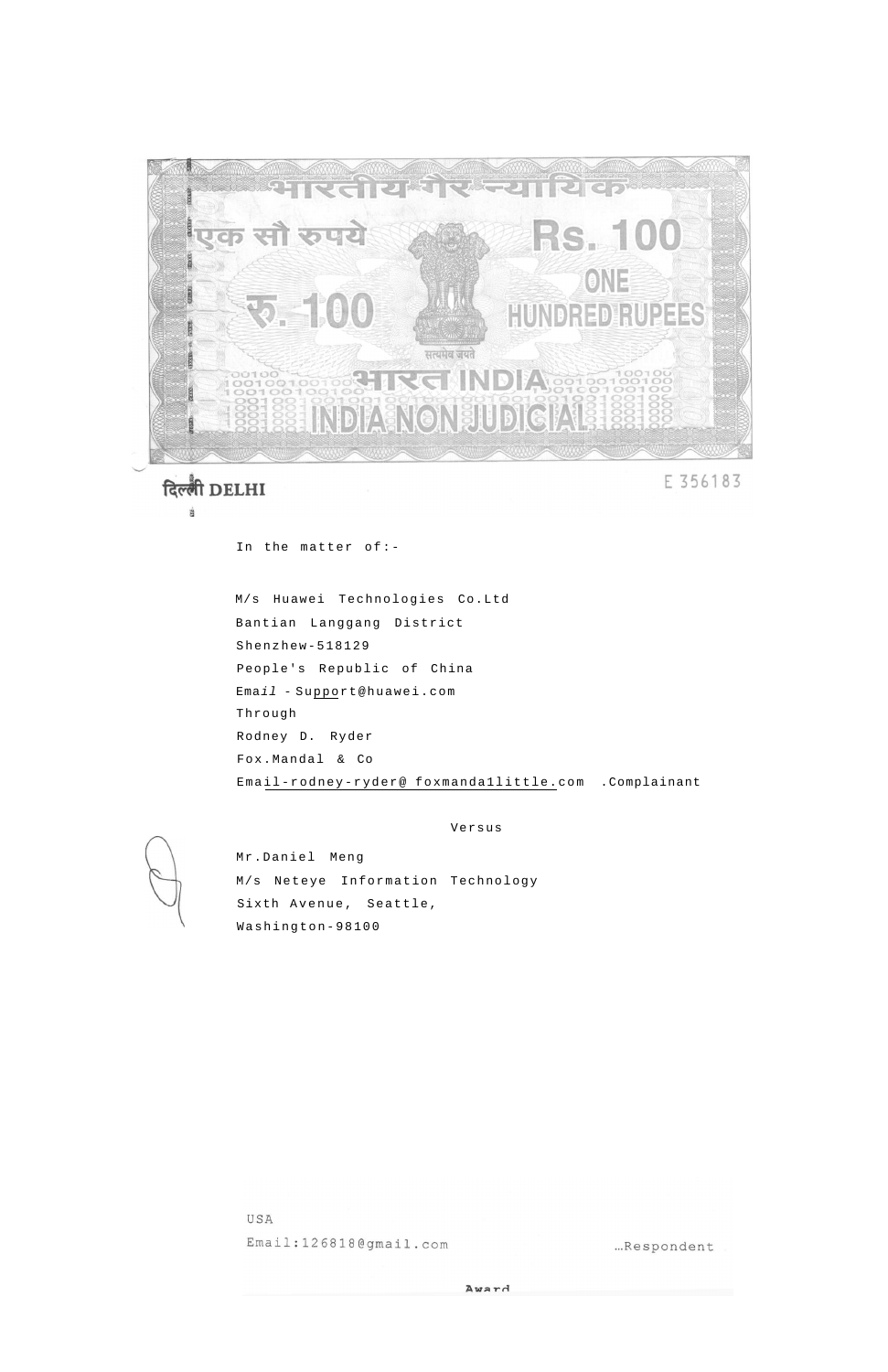USA Email:126818@gmail.com .Responden t

## Awar d

- 1. That the complainant has filed a complaint in IN REGISTRY OF NIXI against the respondent in respect to respondent's domain name "[www.huawei.in](http://www.huawei.in) "
- 2. That the complainant has filed the said complaint under in domain name Dispute Resolution Policy (INDRP).
- 3. That the copy of the complainant and its Annexures were supplied to the respondent.
- 4. That the respondent had sought extension of time to file his counter and documents. His time to file the counter and documents was extended by 10 days. The respondent filed his counter and documents in the extended time.
- 5. That the complainant was granted time to file the rejoinder and written arguments if any. The complainant did not file any rejoinder and written arguments. The respondent has filed one page written arguments. Thus the record before the Arbitrator consists of the complaint and

documents filed by him AND the counter,

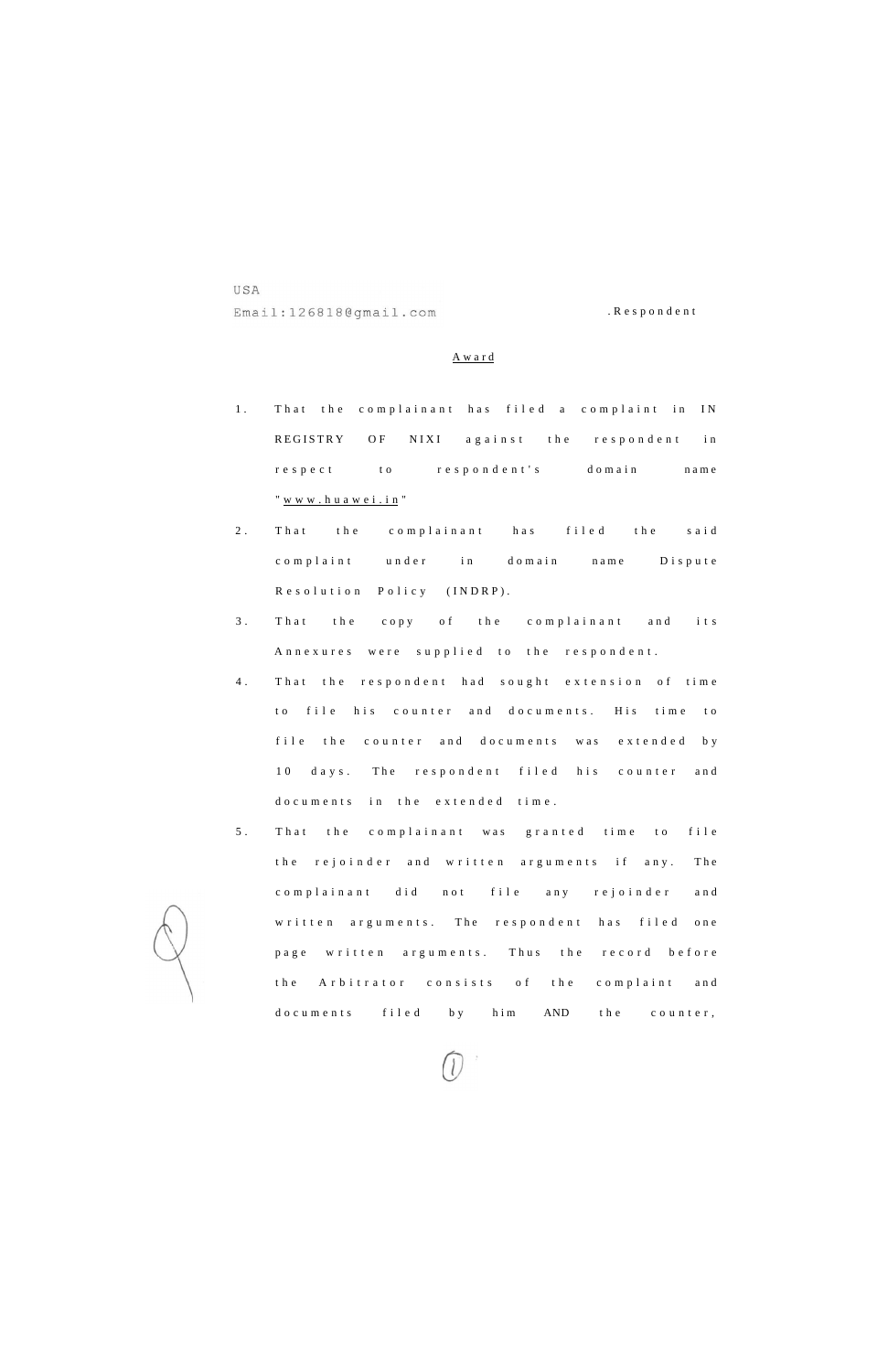documents and the one page written arguments filed by the respondent.

- 6. That the complainant has stated in its complaint that Huawei Technologies Co. Ltd., is a limited company.
- 7. That the domain name **"www.huawei.in"** was registered by the respondent in June 06. It is further stated by the complainant in his complaint that, it is one of the world's leading networking and telecommunications equipment manufacturer and supplier. It provides fixed network, mobile network, data communication, optical network, software services and terminals, including modems, ranging from switching, integrated access network, NGN, xDSL, optical transport, intelligent network, GSM, GPRS, EDGE, W-CDMA, CDMA2000, a full series of routers and LAN switches and videoconferencing terminals to other key telecom technology fields. It is stated that the Complainant also manufactures mobile phones.
- 8. That it is also stated by the complainant in its complaint that **"Huawei"** (the complainant) was found by Ren Zhengfei in 1988, as a small distributor of imported PBX products. By 1989,

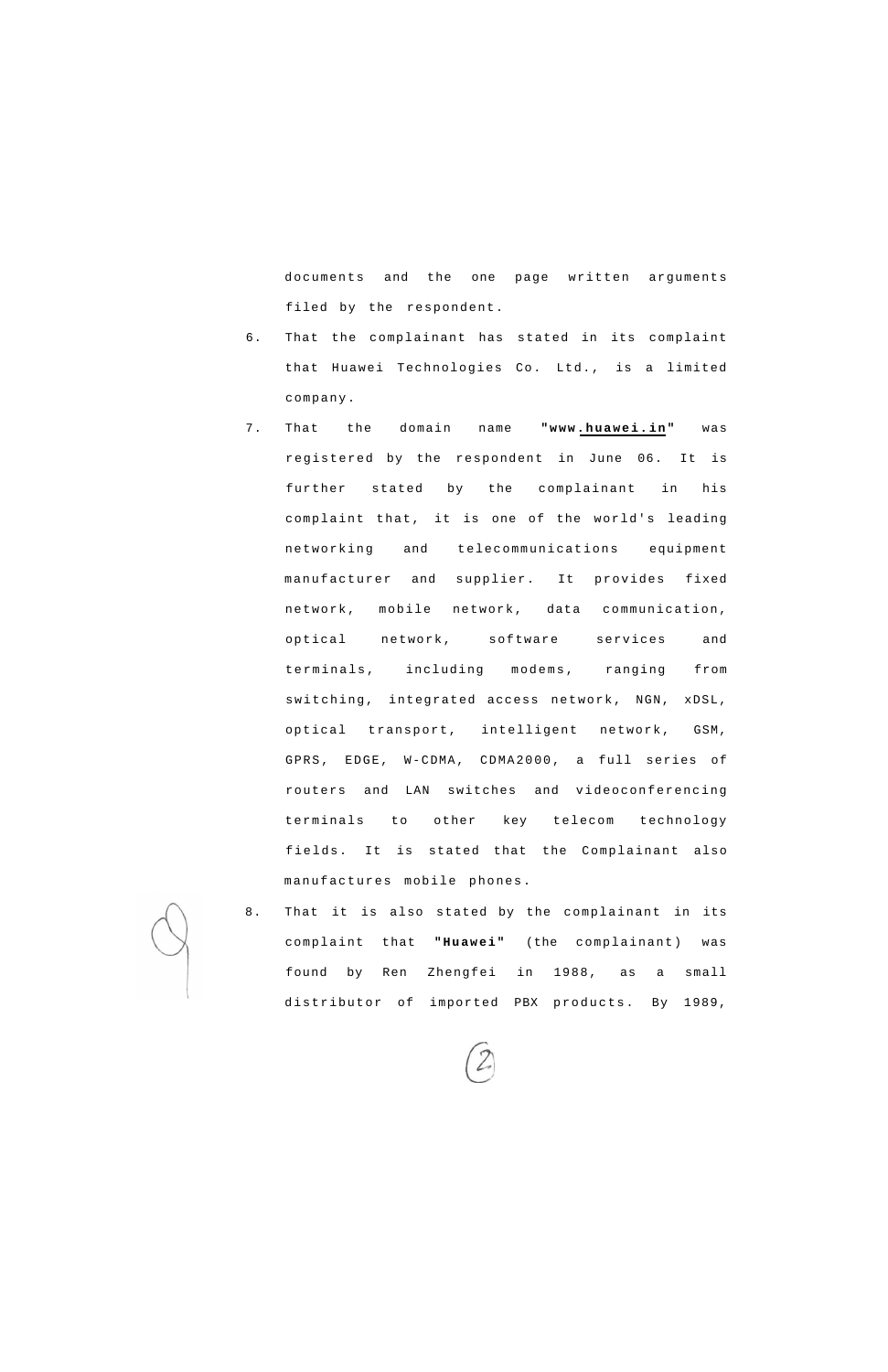Huawei started developing and later on marketing its own PBX. It is stated that after accumulating knowledge and resource on PBX business, Huawei achieved its first breakthrough into mainstream telecommunication market in 1993, by launching C&C08 digital telephone switch, which had a switching capacity of over 10 K circuits. Huawei's switches were first deployed only in small cities and rural areas. It eventually gained market share and made its way into major city switch offices and toll service. In 1994, Huawei established long distance transmission equipment business, launched its own HONET integrated access network and SDH product line. In 1996, Huawei captured its first overseas contract, providing fixedline network products to Hongkong's Hutchison-Whampoa. Later, in 1997 Huawei released its GSM product and eventually expanded to offer CDMA and UMTS. After 2001, Huawei increased its speed of expanding into overseas market. By 2004, its overseas sales had surpassed that of the domestic market. Huawei has a joint venture with Siemens for developing TD-SCDMA products. In

2003, Huawei entered into a joint venture name,

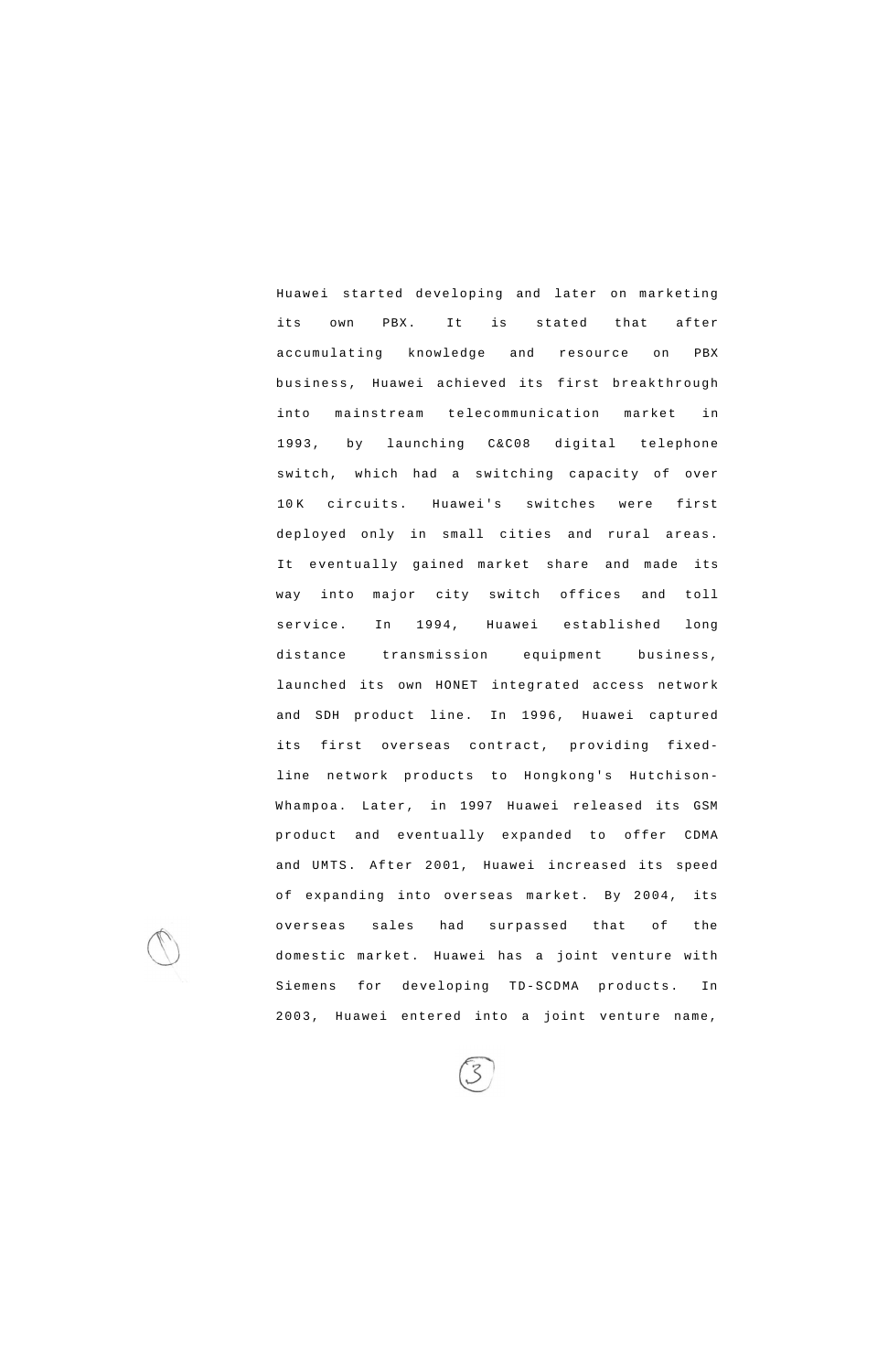"Huawei-3Com", with 3Com, for internet Protocol based routers and switches. Huawei eventually sold its 49% stake to 3Com in 2C07 for \$US 882 million. A copy of the Enterprise Legal Person Business License of the Complainant is annexed with the complaint as **Annexure C.** 

The complainant has also stated in his complainant that its products are marketed and sold in over 100 countries, including **India,**  Brazil, Paraguay, The United States, Germany, France, United Kingdom, Spain, The Netherlands, Italy, Singapore, Argentina, Nepal, Pakistan, Chile, Ireland, Australia and the Philippines. The complainant has a huge customer base which spreads across the globe in several countries. Some of the key customers of the Complainant include Oi, Hola Paraguay, **China Telecom, China Mobile, China Netcom, China Unicom,** BT, Carphone Warehouse (UK), Tiscali (UK), Opal, **BSNL (India),** Cricket Communications(USA) , KPN, 02, Orange, Globe Telecom, Vodafone, Telefonica, Telfort, SingTel, StarHub, Hutchsion Telecom, Total Perpherals Group, Ufone (Pakistan), Nepal Telecom (Nepal). Further, the complainant's 3G

equipment has been commercially deployed in the

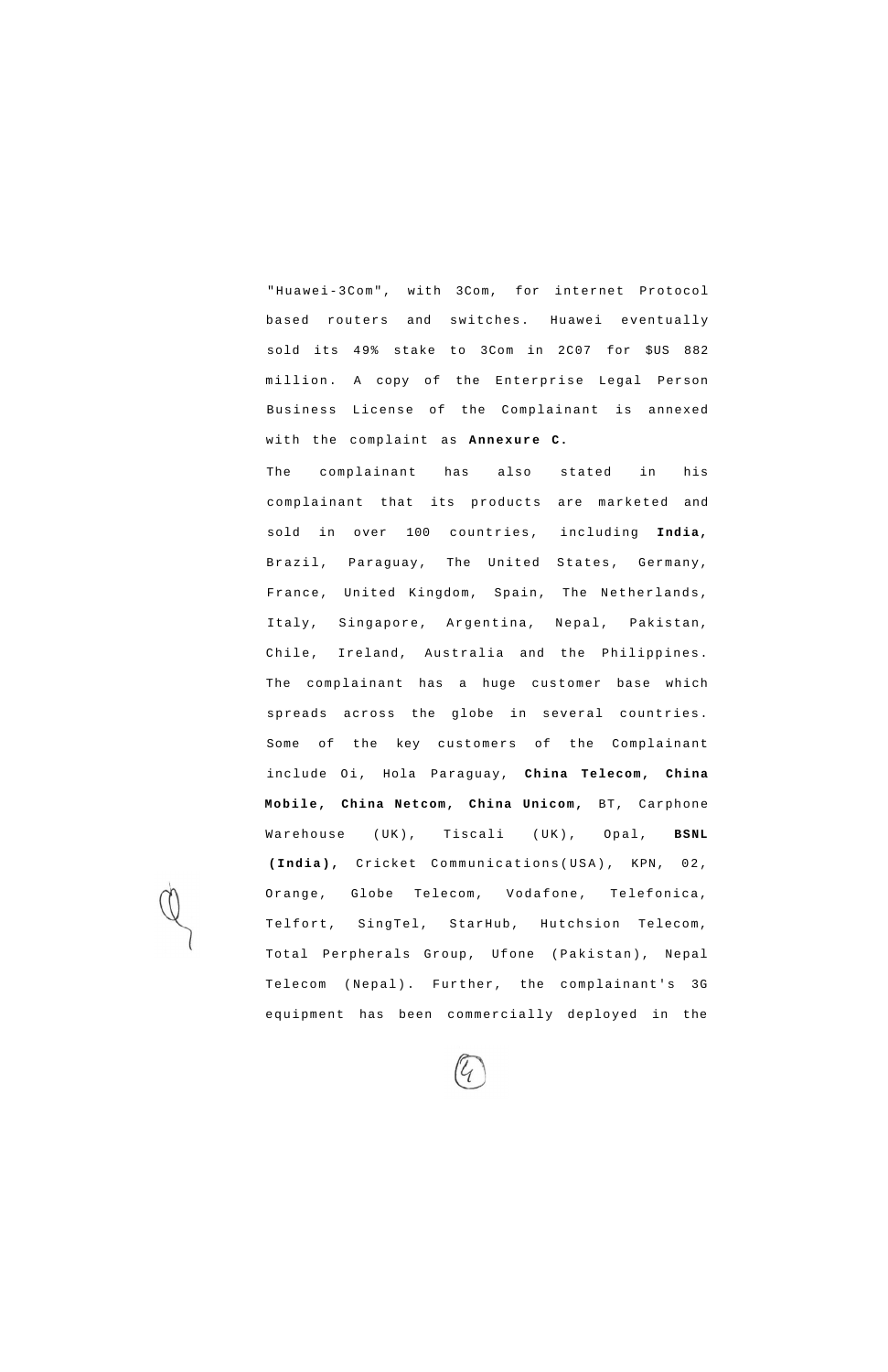UAE, Hongkong, Malaysia, Mauritius and the Netherlands.

- 10. That the complainant has also stated that the complainant's global contract sale for 2006 reached USD11 billion (a 34% increase from 2005) , 65% of which comes from overseas market. The complainant has now become a leading vendor in the industry and one of the few vendors in the world to provide end to end 3G solutions. Further, Vodafone awareded the complainant, Global Supplier Award for outstanding performance in June 2007. The complainant has spent a huge amount of money on the promotion and advertisement of its services and products under the trade/service name/mark **"Huawei"** since its adoption and use. A statement of the promotional and advertising expenditure incurred by the complainant in the recent past along with a few advertisements released by the complainant annexed to the complaint as **Annexure D**  (Collectively).
- 11. That the complainant has also stated that the profile and popularity of the Complainant

company under the trade / service name / mark

**"Huawei",** has been continuously increasing since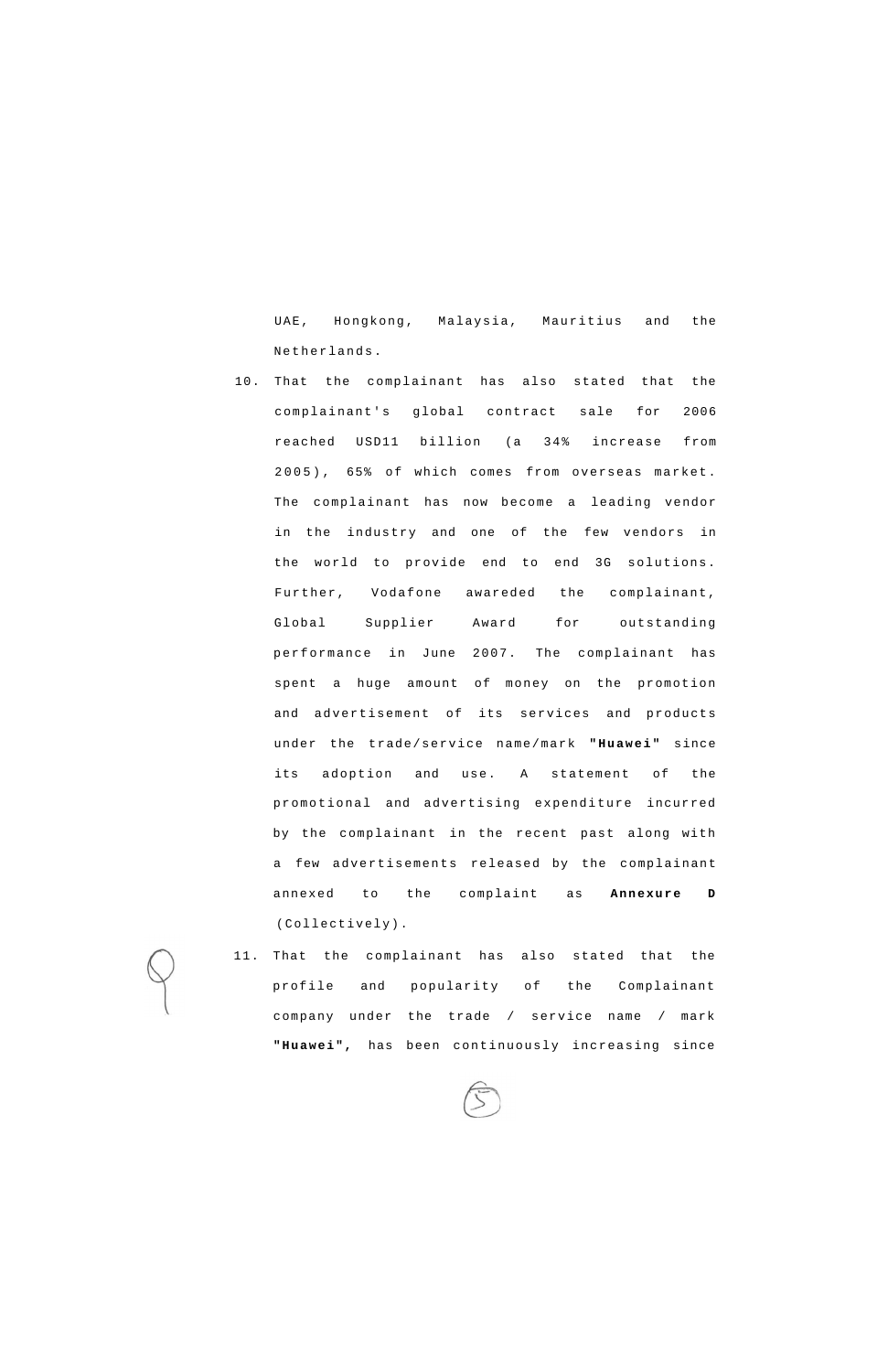the date of adoption and use of the mark. At present, the Complainant's trade name/mark is a name to reckon with and has acquired enormous good will in India and many other countries. It is submitted by complainant that the Huawei mark/brand mark, due to its extensive use, advertisements, publicity and awareness throughout the world, has acquired the status of a WELL KNOWN TRADE MARK Under Section 2(1) (zg) of the Trade Marks Act, 1999. The said mark/name qualifies all tests for the well-known status of a mark under section 11 (6) of the Act, which includes considerations like knowledge or recognition among relevant section of public, duration, extent and geographical area of use, promotion and publicity of mark etc. It is further submitted by the complainant that the mark/brand Huawei also falls under the category of a famous mark as provided by Article 6bis of the Paris Convention.

12. That the complainant has further stated that it considers its trade /service name/mark, **HUAWEI,**  an important and an extremely valuable asset and thus in order to protect the same, has obtained

numerous trade mark registrations in different

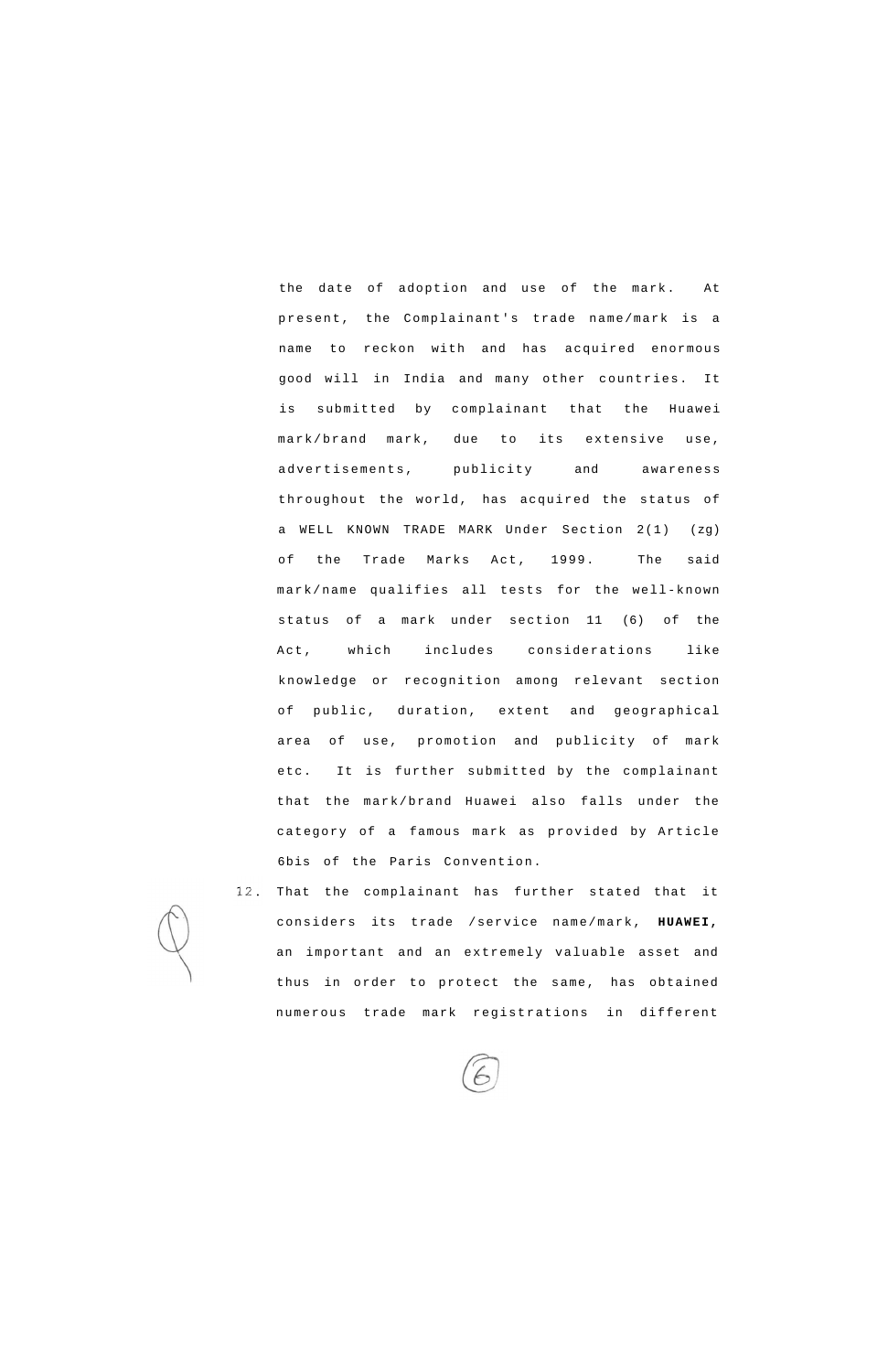countries including **India,** for the said mark. A copy of the trade mark registration certificate for the mark '**HUAWEI'** obtained by the Complainant in India is annexed to the complaint as **Annexure E.** Copies of trade mark registrations for the said mark obtained by the Complainant in **China** are annexed with the Complaint as **Annexure F (Collectively),** Further, a list detailing out world wide: registrations obtained by the Complainant for the mark 'HUIAWEI' is annexed to the complaint as **Annexure G.** 

13. That it is also mentioned in the complaint that the name/mark Huawei is distinctive, unique and an invented mark. A mere mention of the said name/mark establishes an identity and connection with the Complainant and none else. The Complainant owns all the rights in the said name which is its "Trade Mark" & "Service Mark". The use of the said name either as a mark, name, domain name, or in any other form whatsoever constitutes infringement and passing off and is a violation of the Complainant's rights in the said mark. Further, the use of the disputed

domain name by the Respondent amounts

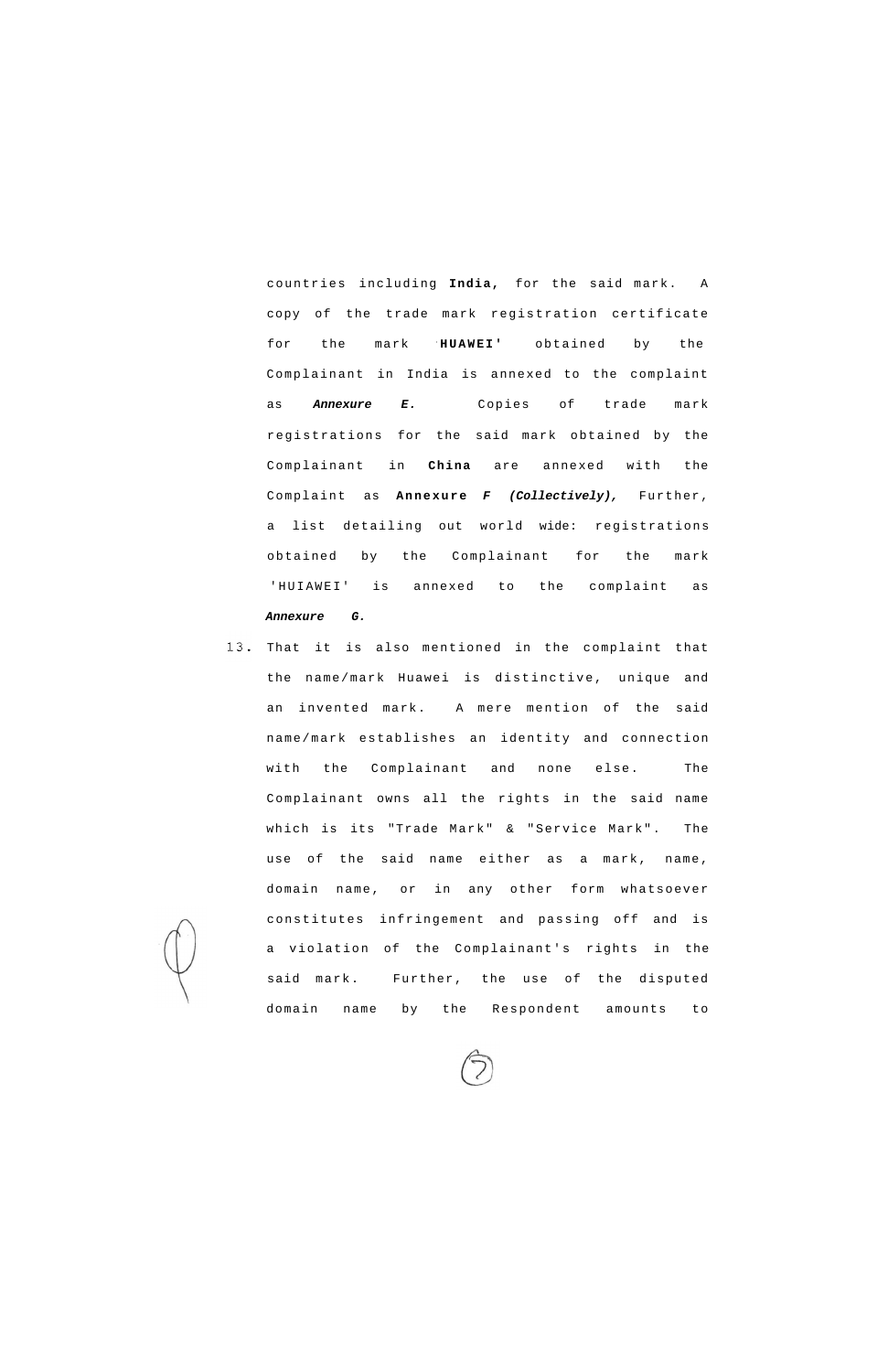misrepresentation and the Respondent by doing so is indulging in unfair competition.

- 14. That the complainant has also mentioned that the website/domain name of the complainant **[www.huawei.com](http://www.huawei.com)** is comprehensive guide to the business activities of the Complainant. Further, the said website provides contact details of the Complainant. **A print out of the Home Page of the Complainant's website [www.huawei.com i](http://www.huawei.com)s annexed with complaint as Annexure H, which was registered in year 2000 .**  It is also stated in complainant that domain name **[www.huawei.in](http://www.huawei.in)**. is registered in the name of respondent of Neteye Information Technology. Its evident from the glaring fact that the disputed domain name, is the verbatim duplication of the Complainant's domain name and has been put up for sale.
- 15. That its also stated by the complainant that the domain name of respondent is identical or confusingly similar to the trade mark or service mark in which the Complainant has rights. Domain name used by the Respondent is identical to the

corporate name of the Complainant. It is stated

by complainant that the malafide intention of

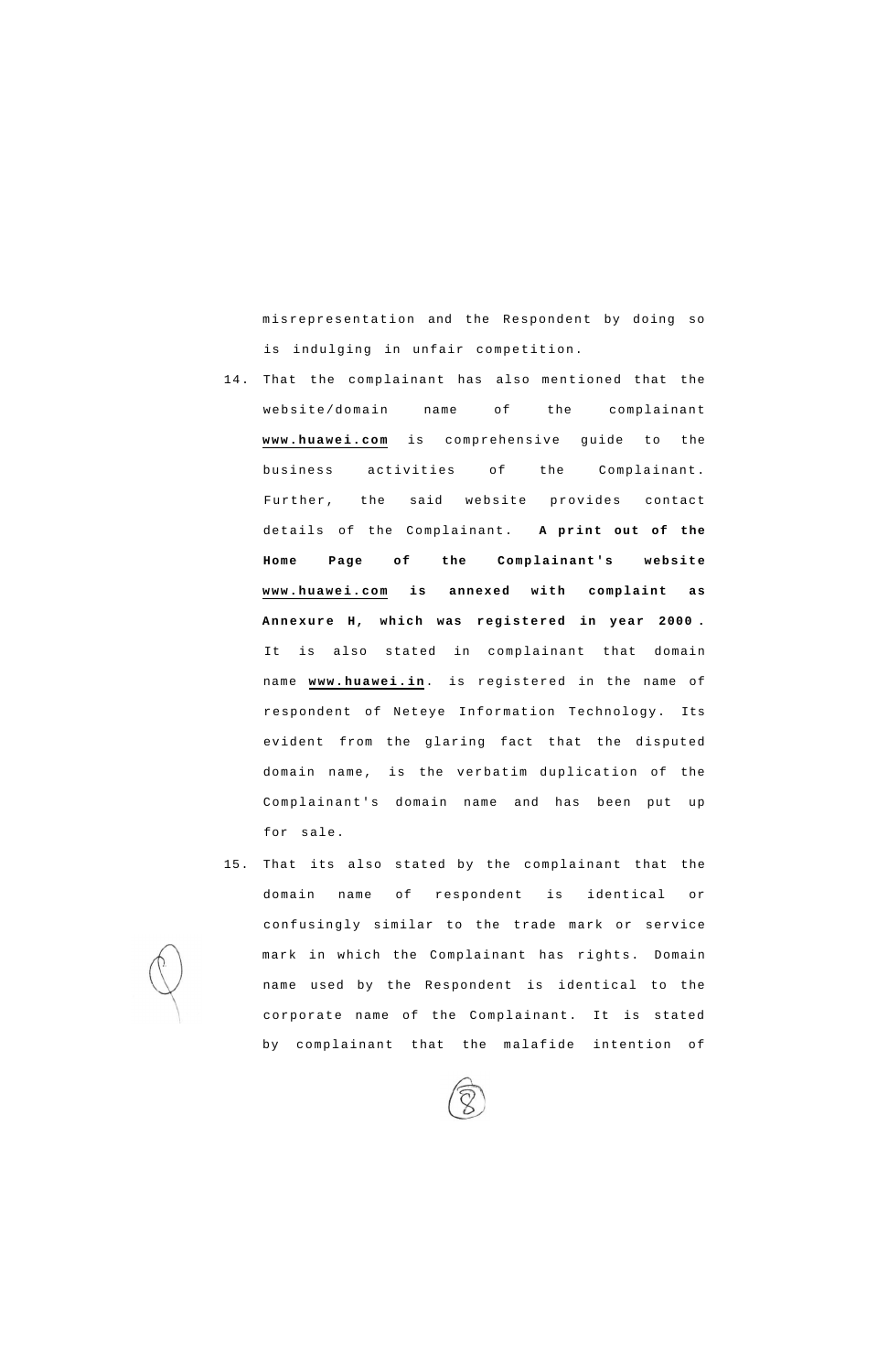the respondent is evident from the fact that not even a single letter differs between the disputed domain name and the corporate name of case of cyber squatting and trade/service, mark/name infringement. The use of the said name either as a mark, name, domain name, or in any other form whatsoever, constitutes violation of the Complainant's rights. the complainant. Respondent is a prima facie

- 16. That the complainant has also stated in the complainant that the Respondent has no rights or legitimate interests in respect of the domain name. The Respondent, apparently, is in the business of holding domain names and selling them.
- 17. That it is also stated by the complainant in its complaint that the fact that the Respondent registered the disputed domain name six years after the registration of the Complainant's domain name **[www.huawei.com](http://www.huawei.com)**, is a prima facie evidence of malafide intentions and bad faith. A print out of the Whois record of the complainant's domain name **[www.huawei.com](http://www.huawei.com)** is annexed with complaint as **Annexure J.**

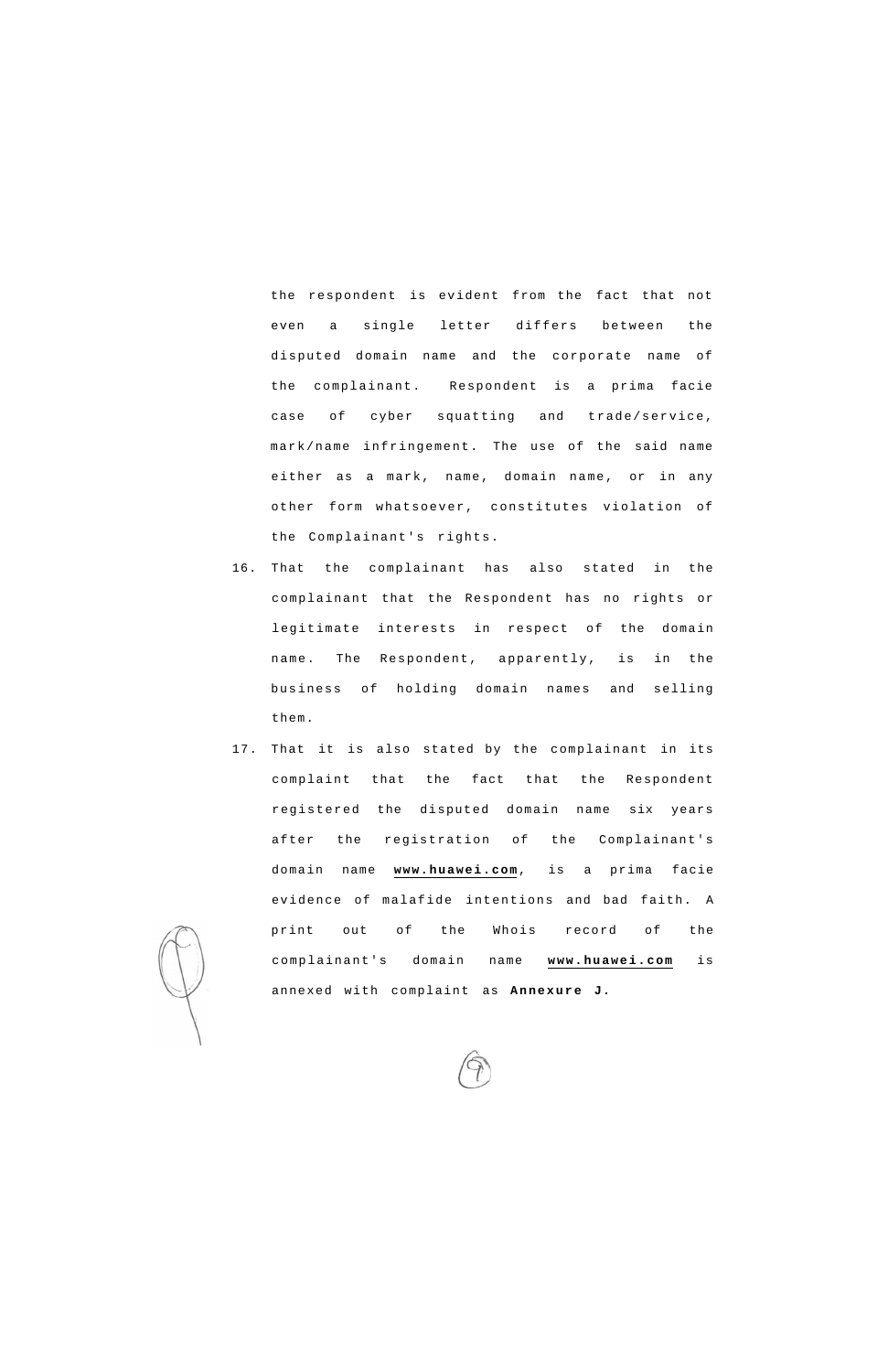- 18. That it is also stated by the complainant that the respondent is not running any website on the disputed domain name and if any website is offered with dispute domain name, it wouldn't cause misrepresentation and also damage to the reputation of the complainant.
- 19. That the complainant has sought the transfer of the disputed domain name of the respondent **"huawei.in"** to it.
- 20. That the respondent has filed his counter with annexxures. It is stated by respondent that the complainant did not apply for domain name "huawei.in" during the sunrise policy of the in registry and on opening of registry for general public on 16.02.05. It is further stated by the respondent that he got registered his domain name in June 2006 after waiting fcr more than an year .
- 21. That respondent has further stated that he does not use country code domain name of the worldwide website.
- 22. That respondent has also stated that the complainant (M/s Huawei Technologies Co. Ltd)

registered the domain "[huawei.com"](http://huawei.com) and the trade

mark "huawei", but that does not mean that they

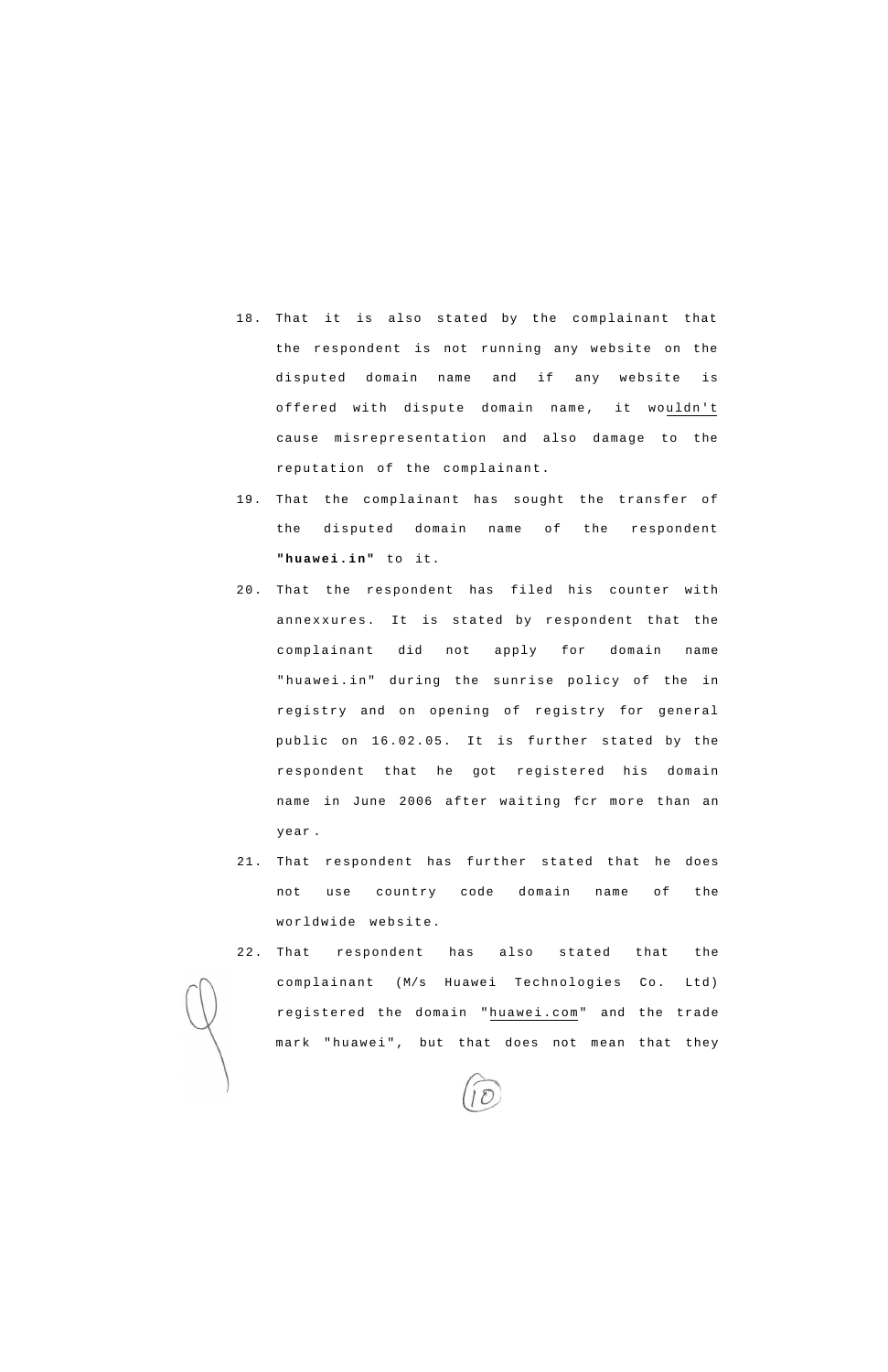have the rights in all other TLDs which contain "huawei".

- 2 3. That it's also stated by the respondent that the complainant (M/s Huawei Technologies Co. Ltd) has not given any evidence to indicate that the domain name "huawei.in" has been registered and is being used in bad faith. It is stated by respondent that he got registered "huawei.in" since 03 June 2006 08:55:20 UTC and had paid for "huawei.in" at the time of registration. He has also stated that he also pays for renewal of domain name "huawei.in".
- 24. That it also stated by the respondent that he did not registered or used domain name "huawei.in" in bad faith. He has also stated that he does not want to sell, or otherwise transfer the domain name registration to the complainant or to the competitor of the complainant. He has further stated that he never contacted the complainant or the competitor of the complainant, for the sale of the domain name. He has also stated that he does not want to disrupt the complainant's business.

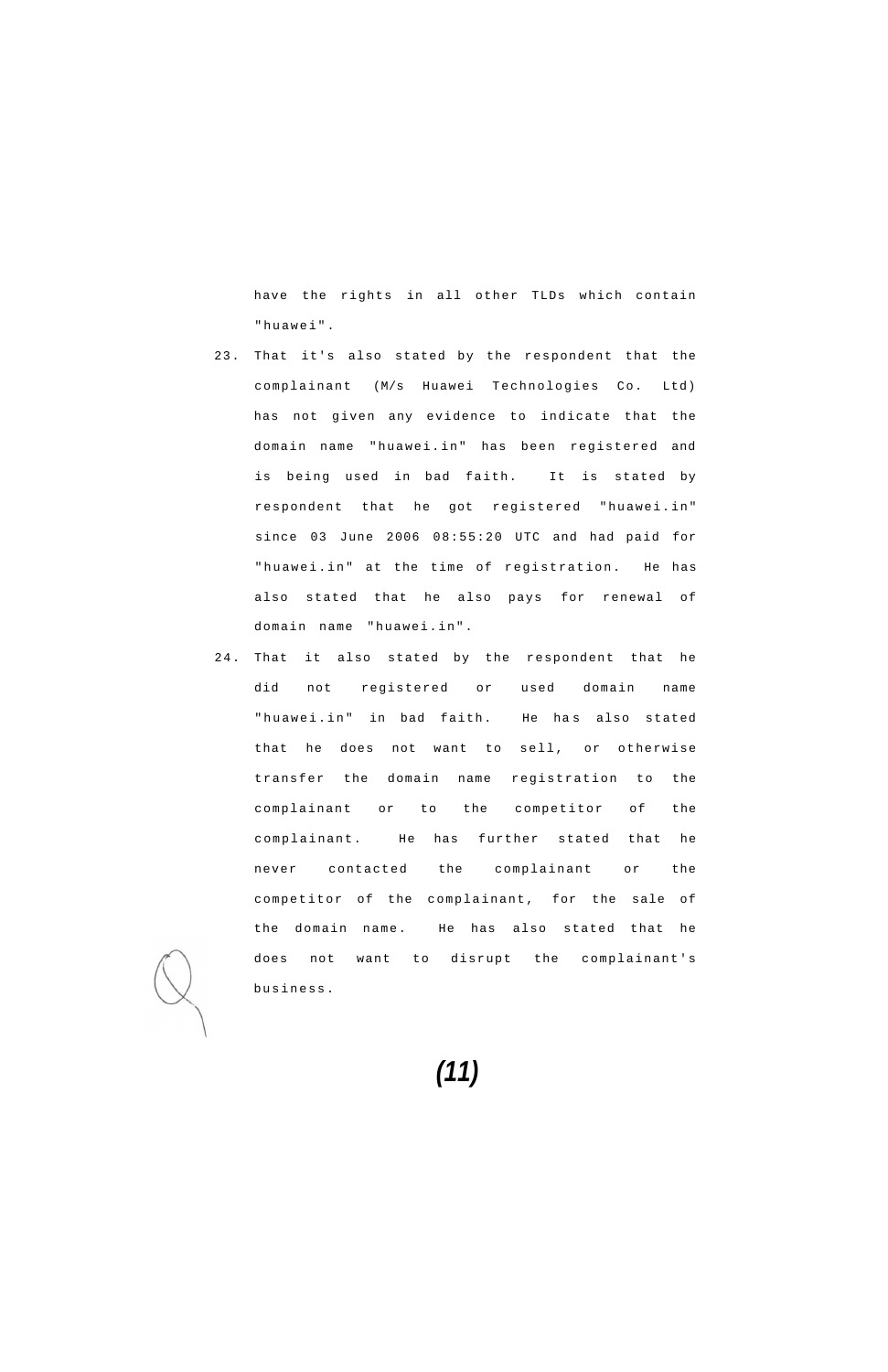- 25. That respondent has also stated in the counter that he does not want to use "huawei.in" to attract, internet users to his web site for commercial gain. He has further stated that he does not want to use domain name for creating confusion with the complainant's mark. He has stated by the respondent that he got the domain name "huawei.in" registered for his personal interest and that he wants to make a legitimate non commercial use of the site and domain name. He has stated that because of the busy work, he has no time to create the website, which uses domain name "huawei.in".
- 2 6. That I have gone through the entire record placed before me by the parties.
- 2 7. That the respondent has not challenged the Authority of Mr. Rodney D. Ryder to file the complaint on behalf of the complainant. Thus the complaint filed by the complainant is maintainable.
- 2 8. That the complainant has made submissions that the domain name of the respondent [www.huawei.in i](http://www.huawei.in)s identical and confusing similar to the Trade mark or service mark in which it has got rights. The complainant has made averments that it is in

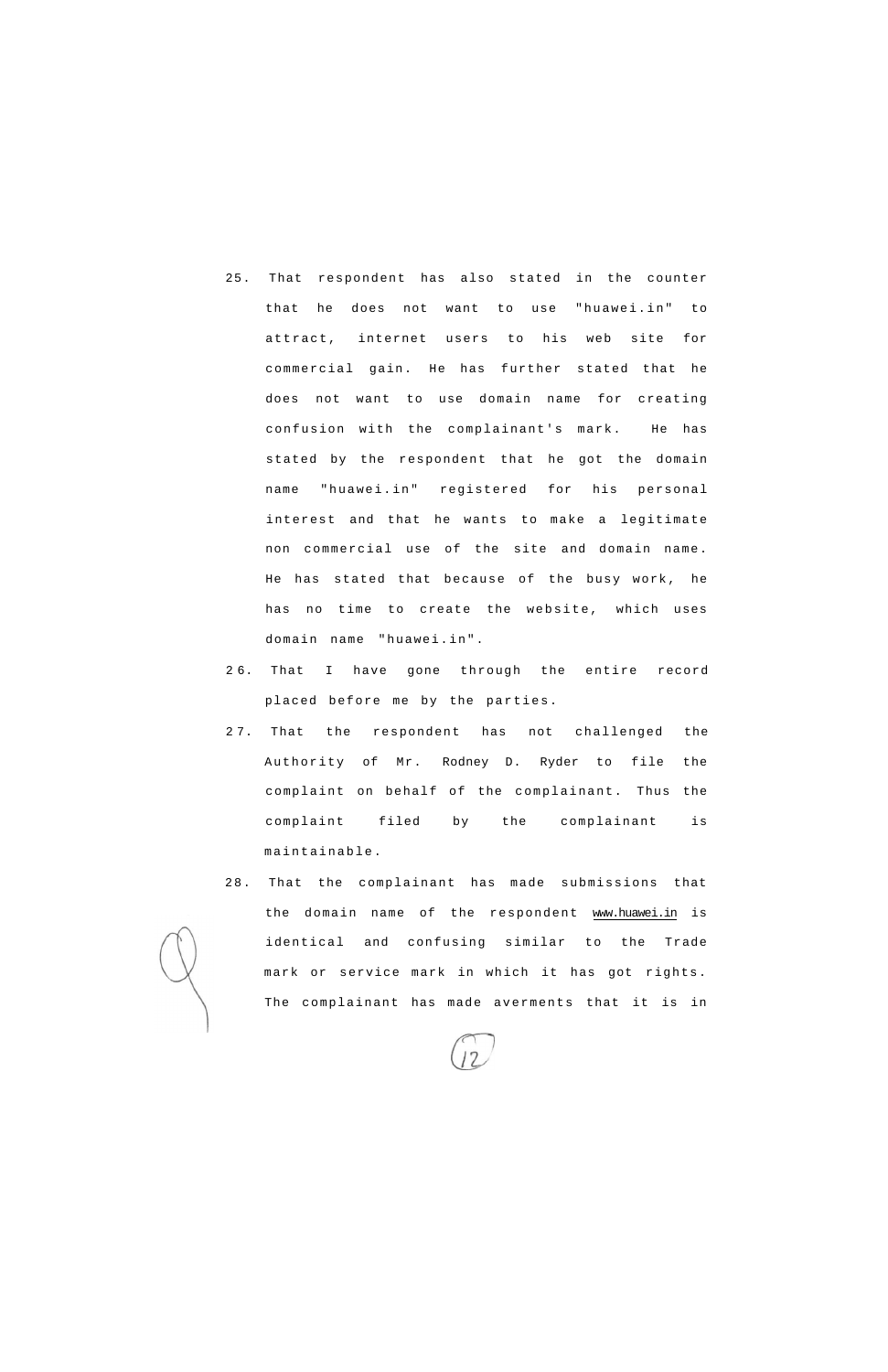the business of Networking and Tele communication business since 1989 and now it is one of the worlds leading Networking and Tele communications company. It is also submitted by the complainant that its products are marketed and sold in over 100 countries across the world, which include India and China. It is also submitted by the complainant that it has collaborated with reputed companies. The complainant has further submitted that its global contract **sails** for 2006 reach USD 11 billion, 65% of which comes from overseas market and Voda Phone awarded to it the global supplier award, for outstanding performance in June 2007. The complainant has also filed statement of promotional and advertising expenditure incurred by it as **Annexure D.** The complainat has also stated that its mark **Huawei** has acquired status of well known Trade mark under section 2 (1)(Zg) of Trade mark of 1999. The said mark also qualifies all test for the well known status of a mark under section 11(6) of the Act, due to its extensive use advertisement publicity and aware ness through out the world. The

complainant has also stated that its mark also

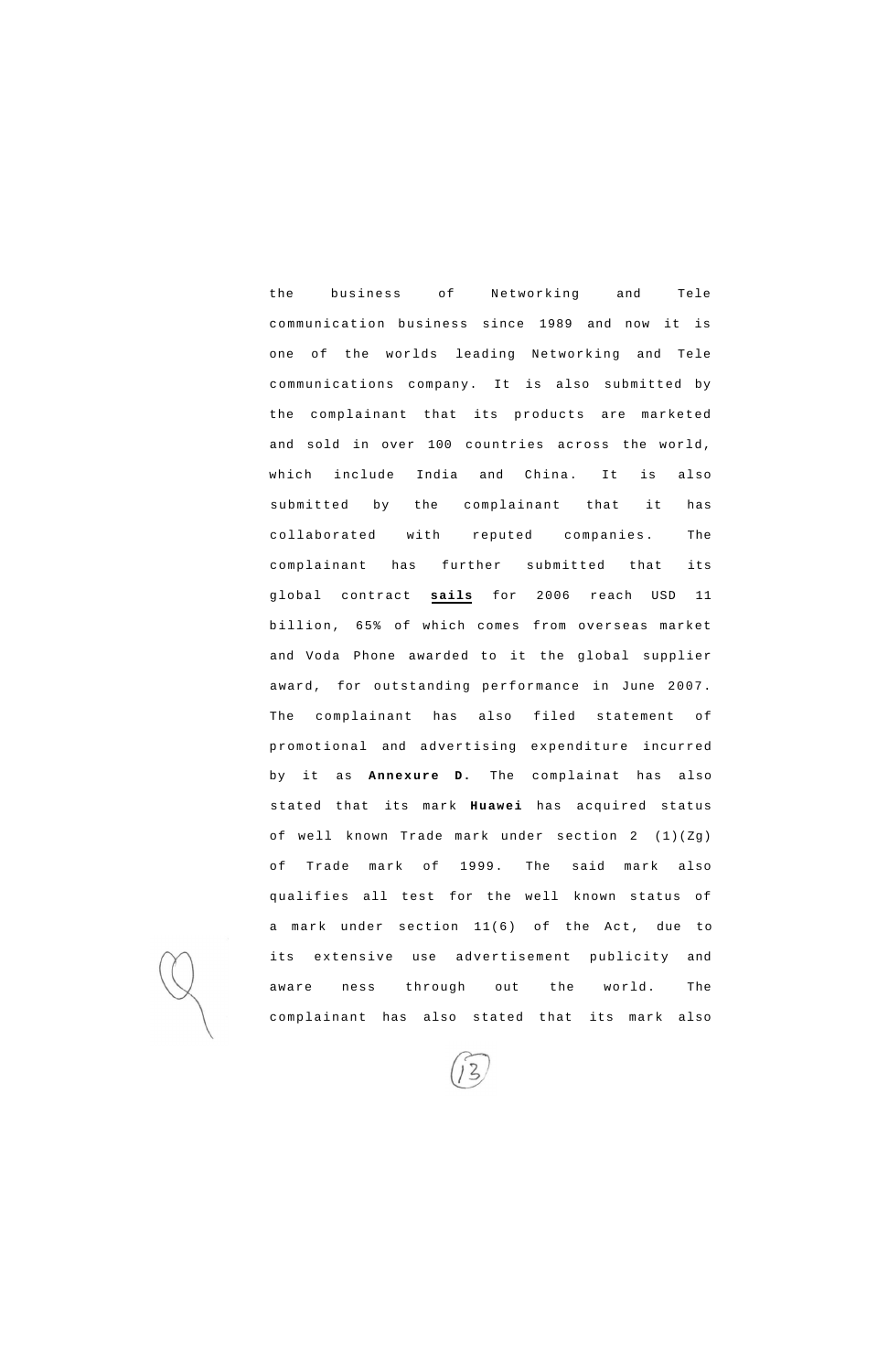falls under categories of famous mark provided by article 6bis of the Paris convention. The complanat has also submitted that it has obtained numerous Trade marks registration in different countries including India for its said mark. The complainant has annexed Trade mark registration certification of India as **Annexure E.** It has also filed registration certification of its mark in china as **Annexure** F. It has also filed details of its world wide registrations of mark as **Annexure G.** The complainant has also submitted that its mark HUAWEI is distinctted unique and invented mark and its mere mentioned establishes, the identity and connection with complainant and with none else. The complainant has stated that it owns the right in the said mark, Trade mark and service mark. The complainant has also submitted that it had got registered its domain name www, huawei .com in year 2000 and has filed **Annexure H** in respect thereof.

The respondent has submitted that the complainant did not get registered the domain name

"huawei.in" during the sunrise policy and when

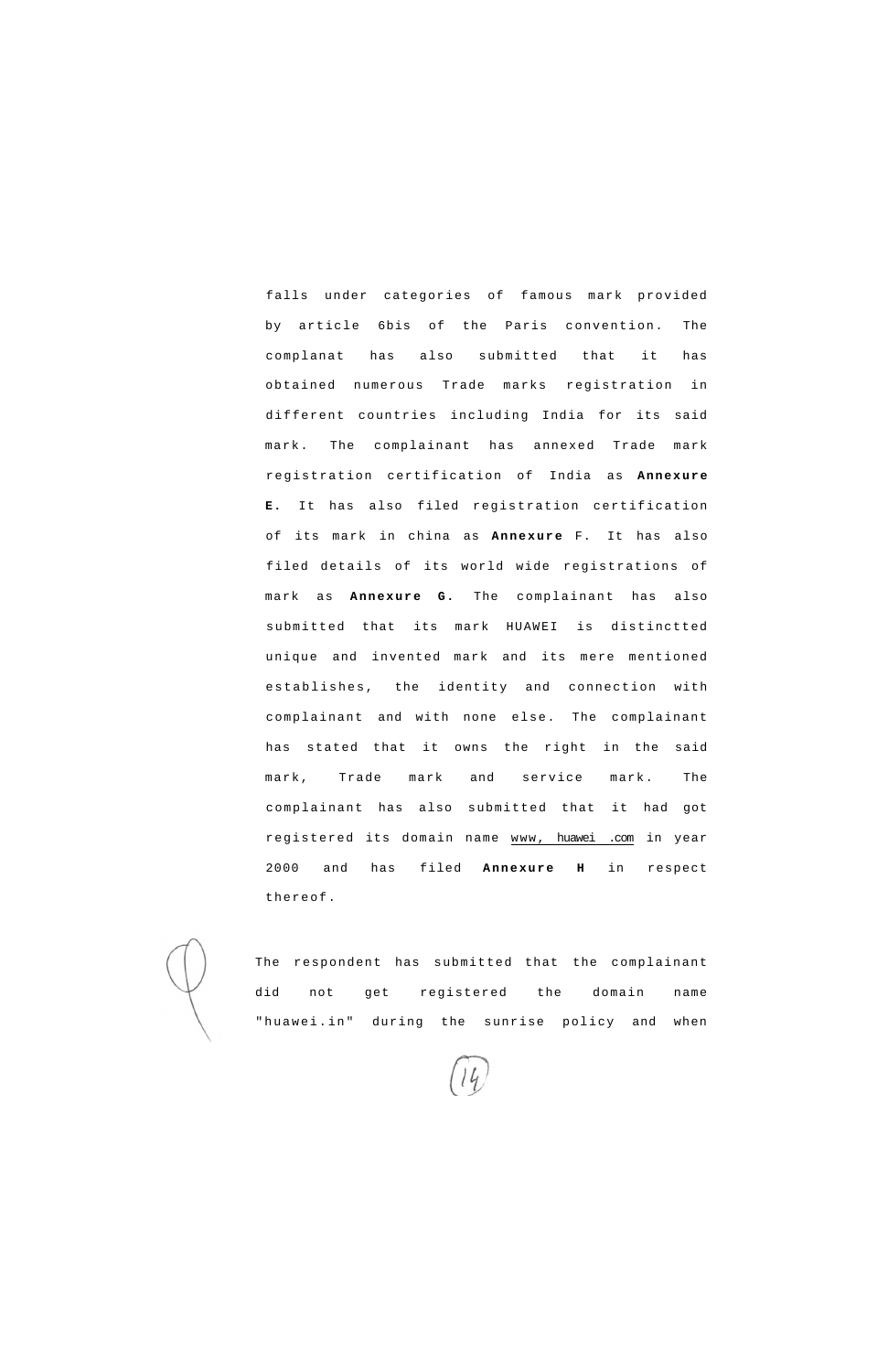the general registration was opened on 16.02.2005. It is further submitted by the respondent that he got registered the domain name on 03.06.06 after waiting for more than one year. The respondent has further stared that the complainant got registered its domain name "[huawei.com"](http://huawei.com) and Trade mark "Huawei", but that does not mean that, it has rights in all' other TLDS which contains "Huawei".

The complainant has made detailed submissions regarding its rights and interest in its mark, service mark and Trade mark. The complainant has also filed supporting evidence in the form of **Annexure D** to **Annexure H.** The respondent has not specifically disputed and denied the detailed submissions and supporting evidence of the complainant. The respondent has also not controverted the detailed submissions and the evidence of the complainant, by his own evidence. Moreover the submissions and evidence of the complainant are not only detailed but are convincing. The respondent has only stated that by registering the domain name and trade mark,



the complainant does not have right in all other

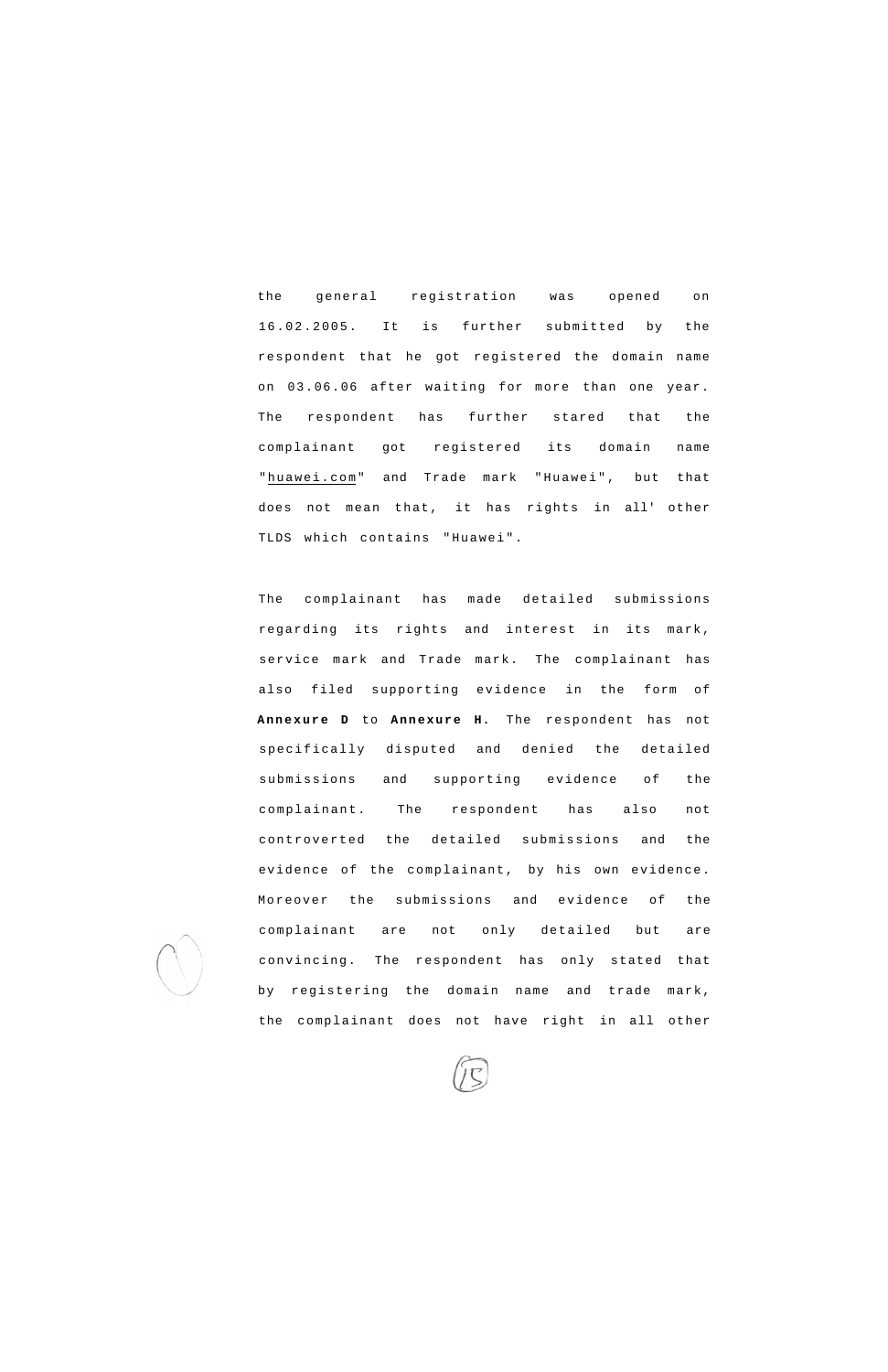TLDS which contains **"Huawei".** He has also stated that the complainant did not get the domain name "Huawei.in" registered during sunrise policy or opening of registration. The submissions of the respondent can not be accepted in view of uncontroverted and detailed submissions and evidence of the complainant. **As such I hold that the complainant has got right and interest in the mark, trade mark and service mark "Huawei".** 

29 The complainant has further submitted that domain name of respondent " [www.huawei.in"](http://www.huawei.in) is identical or confusing similar to the trade mark and service mark of the complainant. The complainant has submitted that the disputed domain name does not differ from its corporate name. The complainant has also submitted that mere omission of one letter of mark has no effect on the determination of confusing similarity between a trade mark and domain name. The complianant has also submitted that top level of domain name may be disregarded while determining, as to whether it is identically or confusingly similar to the trade mark. The complainat has relied upon judgement

cited as Reuters Ltd. Vs. Global Net 2000 Inc.

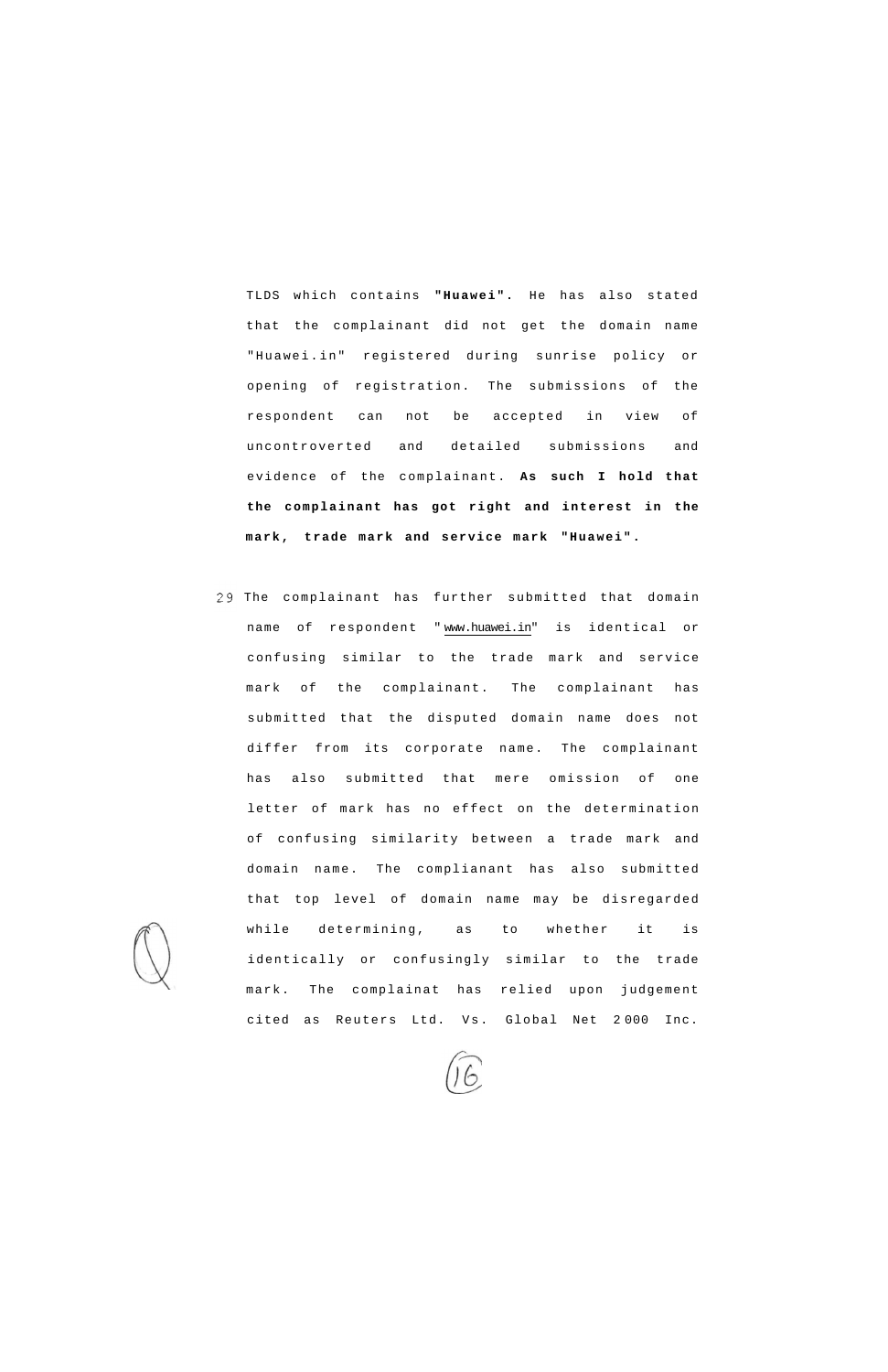(WIPO Case No. D2000-0441) , Altavista Company Vs. Grandtotal Finance Ltd. (WIPO Case No. D2000- 0848) , Playboy Enterprises Vs. Movie Name Company (WIPO Case No. D2001-1201) Magnum Piering Inc Vs. The Mudjackers and Garwood S. Wilson (WIPO case No.D2000-1525) and Rollerblade Inc. Vs. Chris McGrady (WIPO Case No. D2000-0429) . The complainant has also submitted that the use of its mark, service mark or domain name in any other form, constitutes violation of complainant right s in it .

The respondent has not specifically controverted the above submissions and judgements of the complainant. The respondent has avoided the specific reply to the submissions made by the complainant and judgment relied upon by the complainant. Thus it is clear that the respondent has not seriously challenged the averment of the complainant that domain name of the respondent is confusingly similar and identical to its trade mark, service mark and corporate name "Huawei". More over the complainant has extensively used its mark world vide for very long time and has spent huge expenditure on its business, publicity

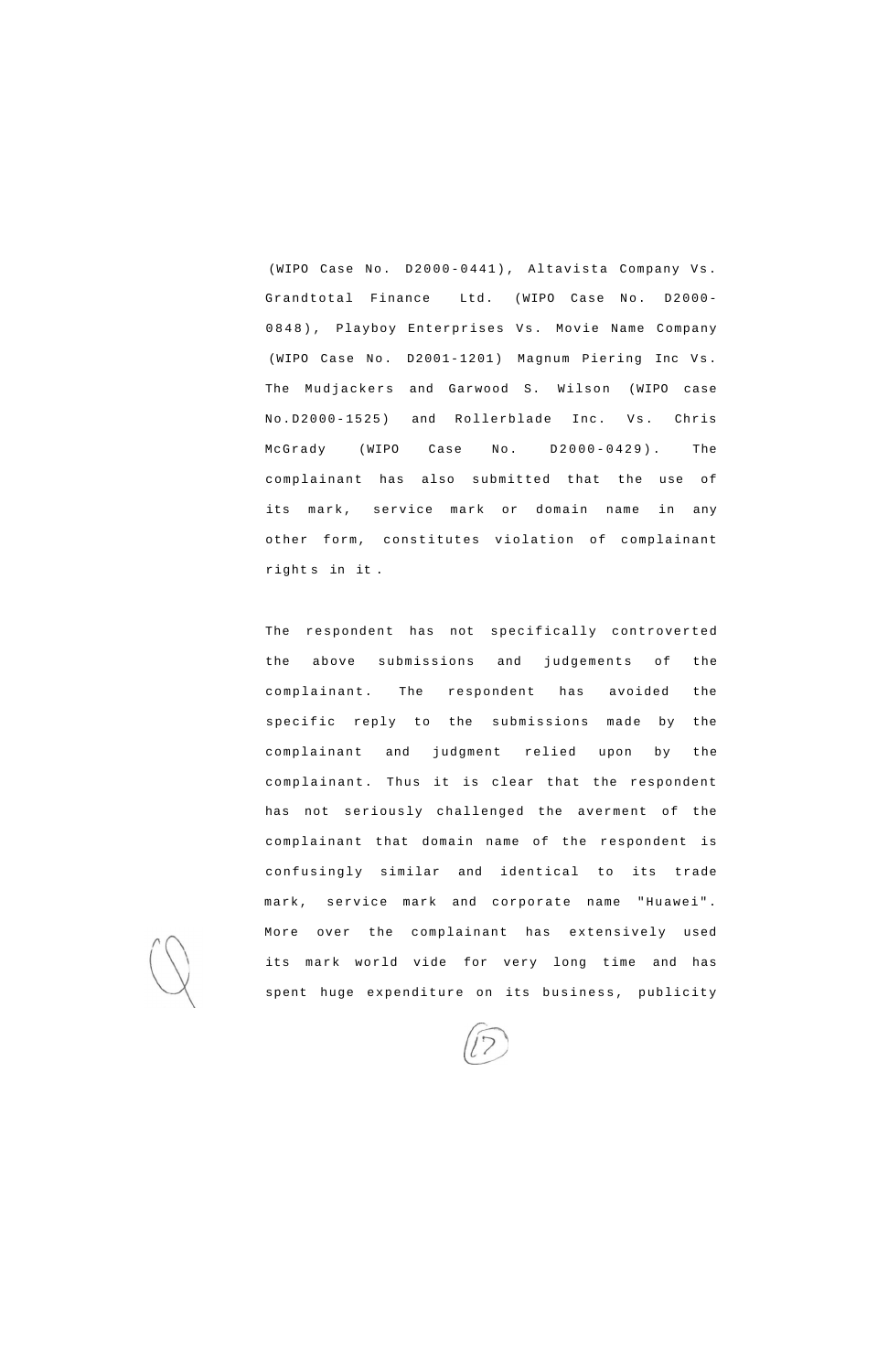and advertisement. This is clear from the discussion in the para 28 of this Award. Thus the complainant has acquired distinct identity with mark "Huawei" and it can be confused with domain name or mark containing "Huawei". Moreover when complainant and respondent are in the business of Information Technology and Networking and Telecommunications. **As such I hold that the domain name of the respondent "Huawei.in" is identical or confusingly similar to the trade mark or service mark of the complainant "Huawei".** 

30. The complainant has also submitted that respondent has no rights or legitimate interest in respect of domain name. The complainant has submitted that the respondent is not running any website on its domain name [www.huawei.in a](http://www.huawei.in)nd is not doing any business on it. The complainant has submitted that respondent do not have any bonafide interest in offering goods and services through domain name. The complainant has also stated that the respondent has not legitimately used the disputed domain name. The complainant has relied upon the judgements cited Gerber Products Company Vs. LaPorte Holdings (WIPO case

No. D2005-1277), Aria Foods Amba Vs. Jucco

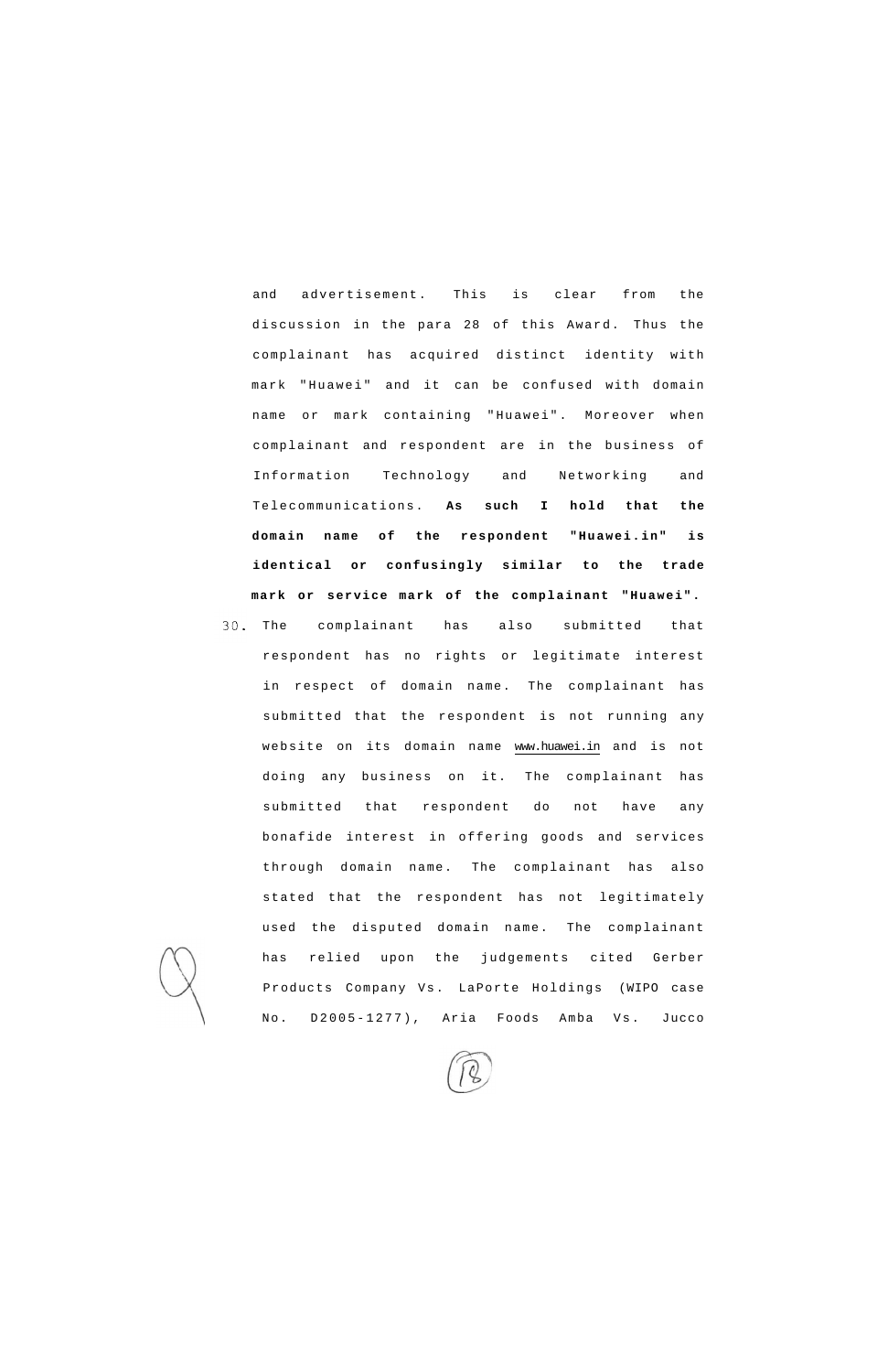Holdings (WIPO case No.D2006 - 0409 and Bits & pieces Inc. Vs. LaPorte Holdings (WIPO Case No.D2006-0244) .

The respondent has submitted that he has got rights in his domain name "Huawei.in", as he got it registered for his personal interest, and he wants to make a legitimate non commercial site with it. The respondent has also stated that due to busy work he had no time to create website.

The respondent has not produced any evidence to controvert the submissions of the complainant that the respondent has no rights or interest in domain name. He has also not filed any judgement to controvert the judgments relied upon by the complainant. The respondent has also not filed any evidence about his right in domain name. Only evidence is his registration of domain name, which is not sufficient. Rather it is evident that the respondent has neither used the domain name for any website or business and nor he has made any preparations in this regard. The respondent has not shown any real intentions to

bonafidely use his domain name. **As such in the** 

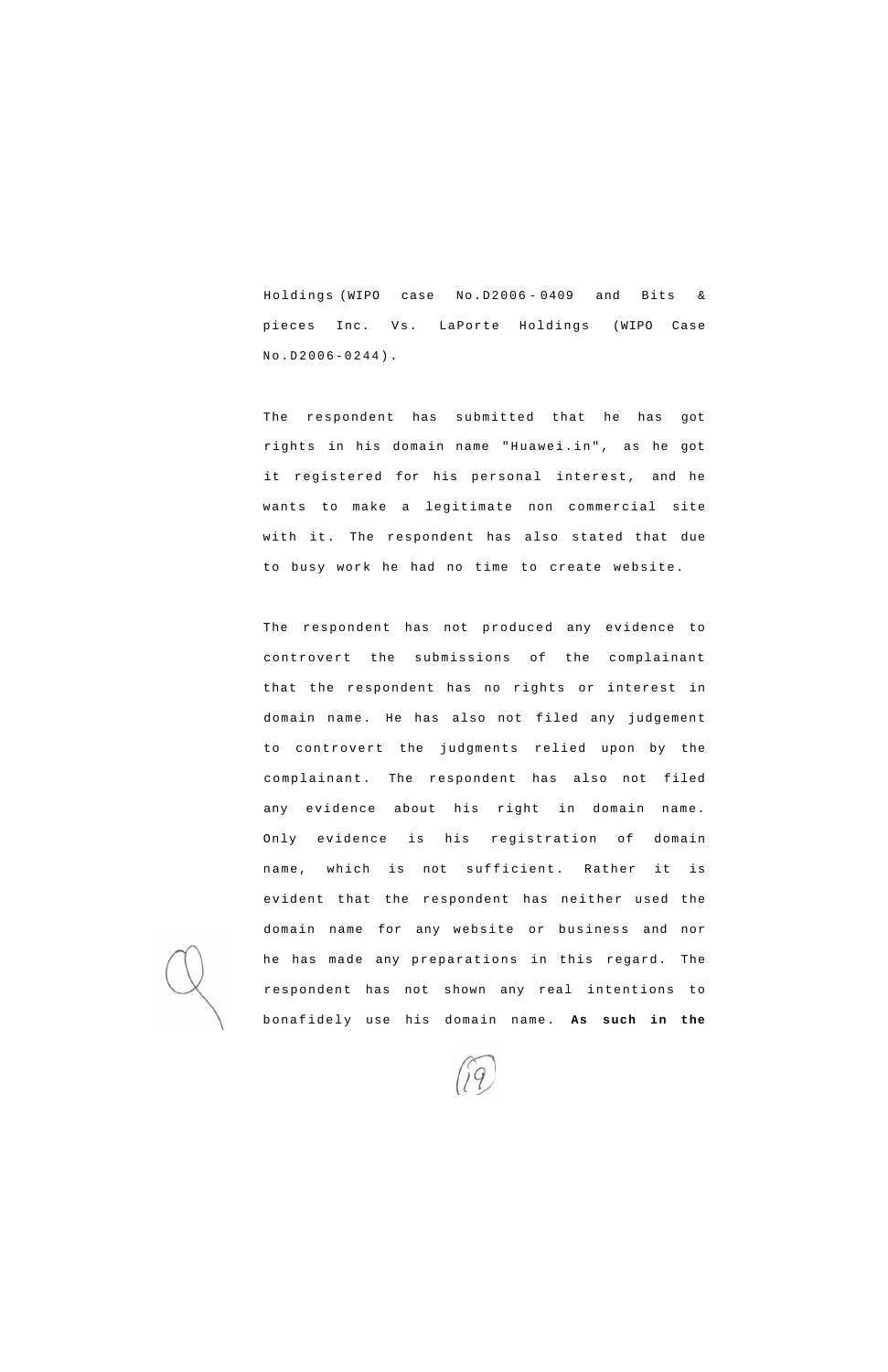**aforesaid facts and circumstances I hold that the respondent has no rights and legitimate interest in his domain name.** 

The complainant has also stated that the respondent has got registered and used the domain name "huawei.in" in bad faith. The complainant has submitted that the respondent registered his domain name 6 years after the registration of the complainant's domain name [www.huawei.com,](http://www.huawei.com) is a prima facie evidence of malafide intentions and bad faith . A print out of the Whois record of the complainant's domain name [www.huawei.in](http://www.huawei.in) is filed as **Annexure J.** 

The complainant has also submitted that the respondent may be able to represent itself as the complainant or its authorized representative through his domain name or by activating a website. The complainant has also stated that it can cause damaged to the third party by entering into transactions or contracts. The complainant has also submitted that the respondent can transfer or sell the domain name to some